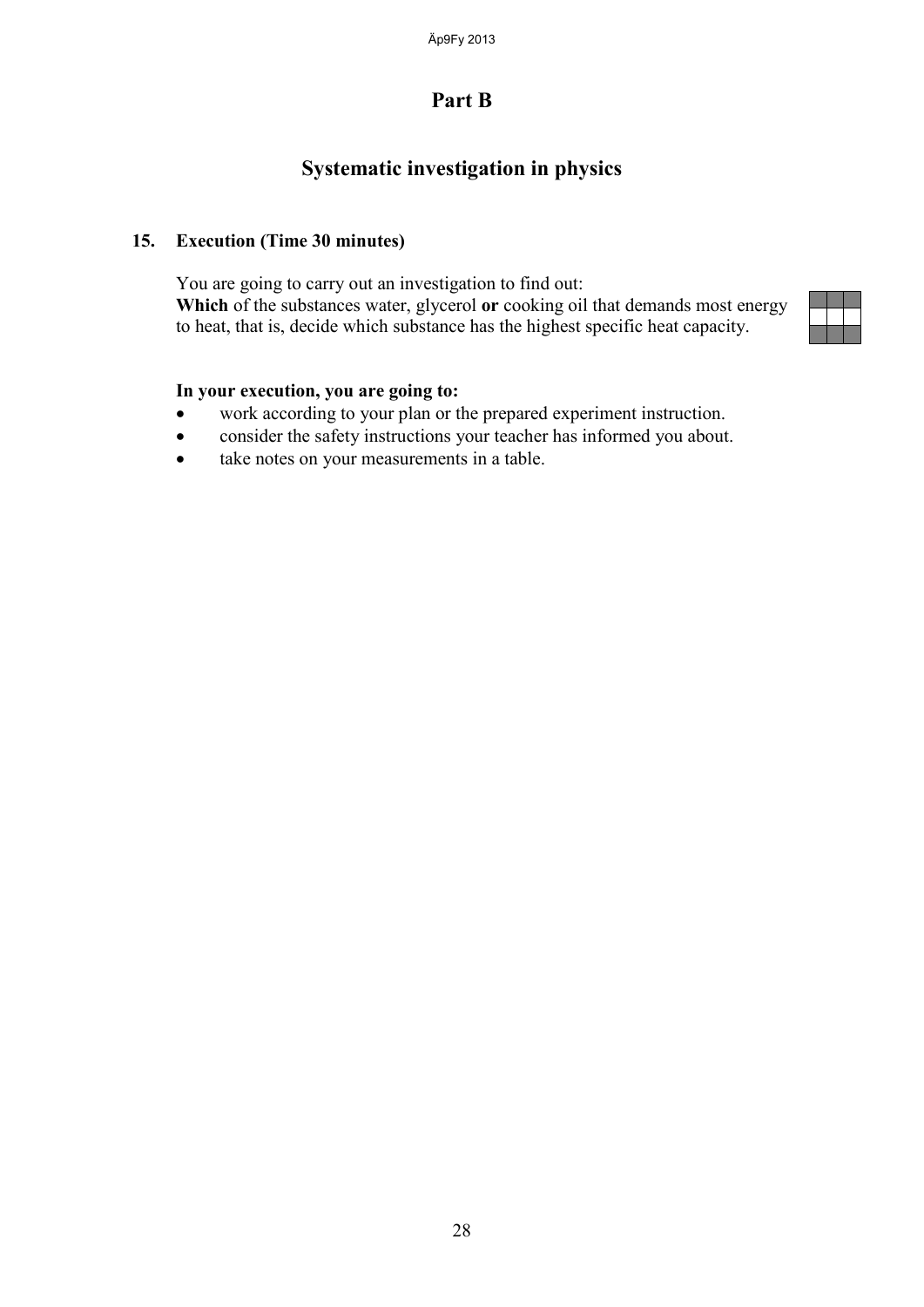### **Experiment instruction for a systematic investigation in physics**

You are going to carry out an investigation to find out:

**Which** of the substances water, glycerol **or** cooking oil that demands most energy to heat, that is, decide which substance has the highest specific heat capacity.

#### **Equipment:**

Liquids at room temperature: water, glycerol and cooking oil. Goggles, apron, digital scale, thermometer, matches, candle (tealight), 3 beakers (100 ml) and stopwatch or similar.

#### **Risks with the experiment:**

Consider the safety instructions informed by your teacher.

#### **Method of investigation:**

#### **Water**

- **1.** Weigh 50 g water (room temperature) in a beaker.
- **2.** Light the candle.
- **3.** Hold the beaker with water 1 cm above the flame from the candle and start timing.
- **4.** Put the thermometer in the beaker.
- **5.** Note the time when the thermometer reaches 35 **°**C.
- **6.** Blow the candle.
- **7.** Note the result.

#### **Glycerol**

**8.** Repeat step **1 – 7** with glycerol.

#### **Cooking oil**

- **9.** Repeat step **1 – 7** with cooking oil.
- **10.** Empty all beakers in containers decided by your teacher, and wash up.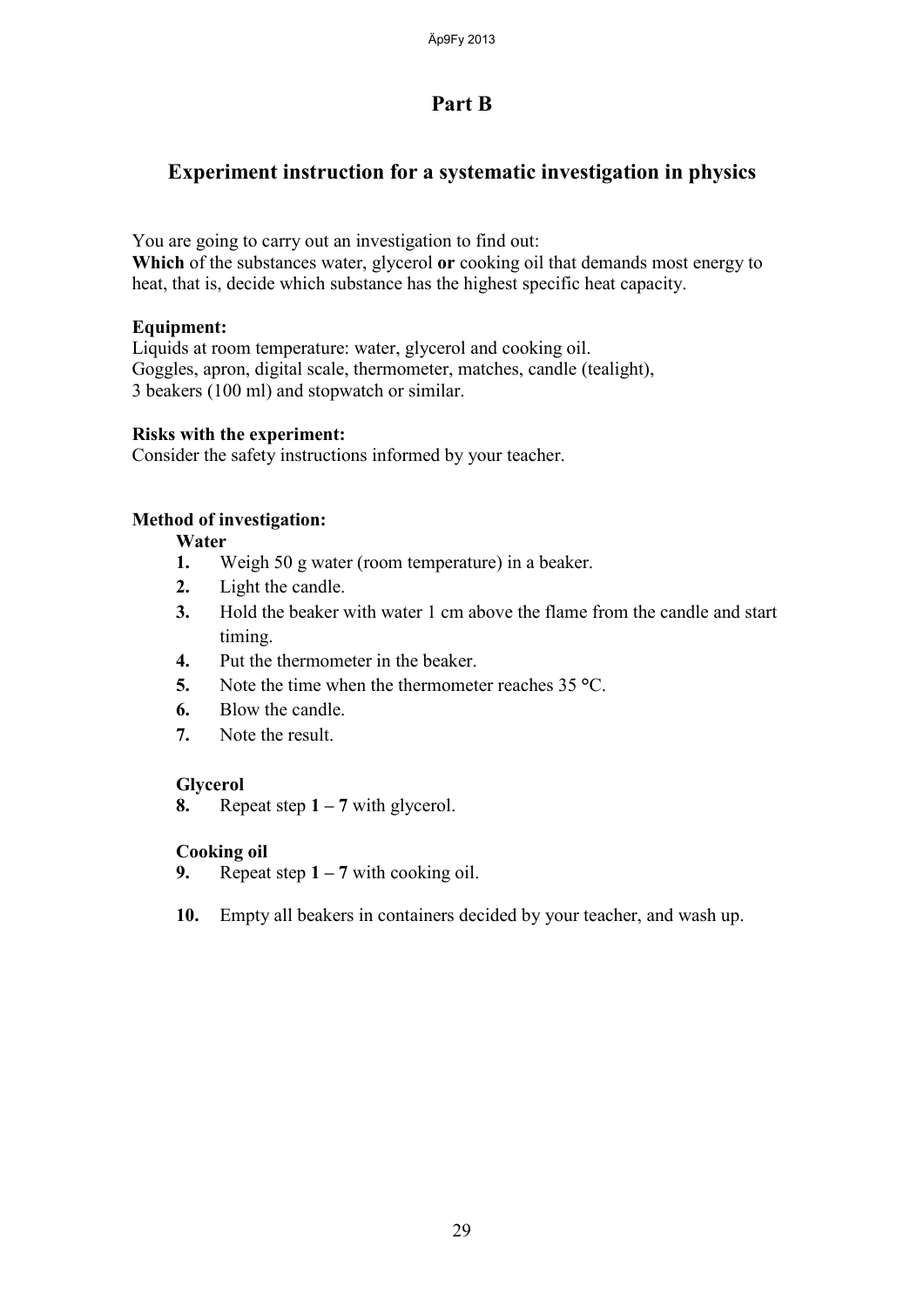# **Systematic investigation in physics**

### **16. Evaluation (Time 30 minutes)**

a) Present your measurements of the three substances in a table.



Suppose you can do the investigation once again.

c)

- Give **one** suggestion on an improvement of your investigation to make your result more reliable.
- Explain why this improvement would give a more reliable result.